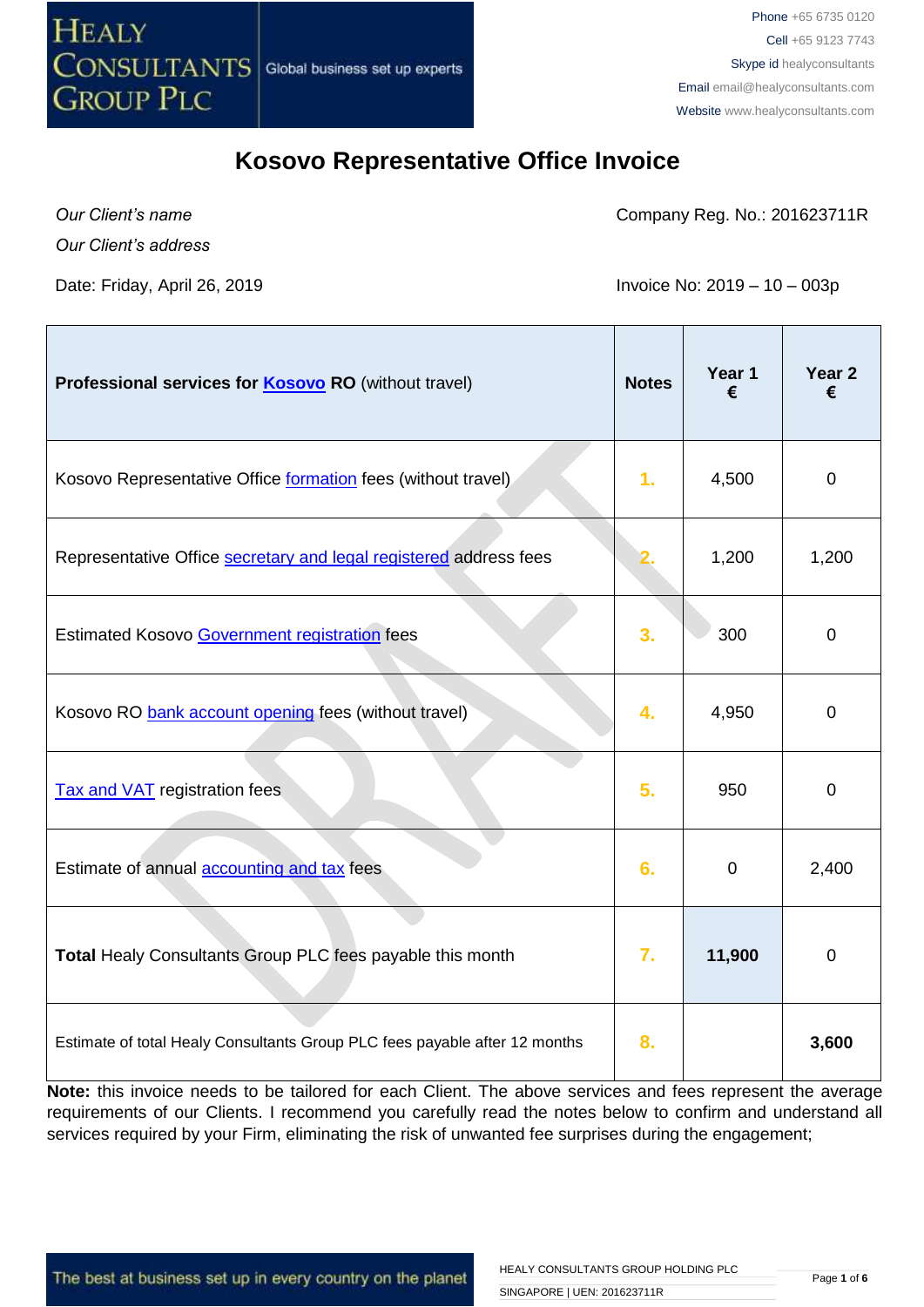# **Kosovo Representative Office Invoice**

#### *Notes to invoice above*

**1.** Healy Consultants' fees to efficiently and effectively complete Kosovo Representative Office registration within [4 weeks](http://www.healyconsultants.com/kosovo-company-registration/fees-timelines/#timelines) by: **i**) choosing the optimum regulatory license for our Client's business activities; **ii**) reserving a RO name with [Registry of Business Organization and Trade Names;](http://www.arbk.org/) **iii)** settling our accountant and lawyer fees and **iv)** preparing a high quality RO registration application for [Ministry of Trade and](http://www.arbk.org/)  [Industry's Business Registration Unit;](http://www.arbk.org/)

All [engagement fees](http://www.healyconsultants.com/company-registration-fees/) (click link) are agreed and paid up front and agree to the fees published on our country web pages. Consequently, there are no hidden fees, surprises or ambushes throughout the engagement. All engagement deadlines are agreed up front in the form of [a detailed project plan,](http://www.healyconsultants.com/index-important-links/example-project-plan/) mapping out [deliverables](http://www.healyconsultants.com/deliverables-to-our-clients/) by week throughout the engagement term;



Every week during the engagement, Healy Consultants Group PLC will email our Client a [detailed status](http://www.healyconsultants.com/index-important-links/weekly-engagement-status-email/)  [update.](http://www.healyconsultants.com/index-important-links/weekly-engagement-status-email/) Our Client is immediately informed of engagement problems together with solutions. Your dedicated engagement manager is reachable by phone, Skype, live chat and email and will communicate in your preferred language;

**2.** In accordance with [Law No. 02/L-123 On Business Organizations,](http://www.gazetazyrtare.com/e-gov/index.php?option=com_content&task=view&id=267&Itemid=28) each Kosovo Representative Office must appoint a RO secretary, who may be a natural person or a body corporate, but the RO secretary must be resident in Kosovo. Healy Consultants Group PLC will act as your Kosovo RO secretary, for which our annual responsibilities include **i)** preparing and filing the legal annual return; **ii)** securely maintaining RO records; **iii)** liaising with the Kosovo government on our Client's behalf; **iv)** legal filing of changes of RO structure; and **v)** reminding our Client of statutory deadlines;

In accordance with th[e Law No. 02/L-123 On Business Organizations,](http://www.gazetazyrtare.com/e-gov/index.php?option=com_content&task=view&id=267&Itemid=28) a Kosovo RO shall as from the date of its incorporation have a legal registered office in Kosovo, to which all official government communications and notices may be addressed. To comply with this statutory requirement, Healy Consultants' Kosovo office will be the registered office address for your company. Thereafter, this address will be used to receive government correspondence including **i)** tax letters; **ii)** notice of the legal annual return; and **iii)** all government communications. Most of our Clients wish to place [Healy Consultants](http://www.healyconsultants.com/corporate-outsourcing-services/company-secretary-and-legal-registered-office/) Group PLC's office [address](http://www.healyconsultants.com/corporate-outsourcing-services/company-secretary-and-legal-registered-office/) on invoices, contracts, websites and business cards;

- **3.** This fee is an estimate of government costs payable during your Firm's engagement. For transparency purposes, all government fee payments will be supported by original receipts and invoices. Examples of Government costs include **i)** reserving the RO name with th[e Registry of Business Organization and Trade](http://www.arbk.org/)  [Names;](http://www.arbk.org/) **ii)** preparation of RO deeds and articles of association and **iii)** issuance of the company seal. Following engagement completion, Healy Consultants Group PLC will refund our Client any excess of funds received over actual Government costs paid;
- **4.** Healy Consultants Group PLC will be pleased to open a Kosovo RO bank account without our Client travel. It is a time consuming task, and Healy Consultants Group PLC will shelter our Client from the associated administrative challenges. As you can appreciate, it is a difficult task to obtain bank account approval through a newly formed RO when shareholders, directors and bank signatories reside overseas. Depending on our Client's business and nationality, there is a 20% probability the banks will request a bank signatory to travel for a one-hour bank interview. Healy Consultants Group PLC will try its best to negotiate with the bank for a travel exemption. If our Client must travel to Kosovo for RO bank account opening, Healy Consultants Group PLC will refund our Client €950;

If our Client is not comfortable with only a Kosovo RO bank account, Healy Consultants Group PLC will be pleased to open [an international corporate bank account](http://www.healyconsultants.com/international-banking/) (click link) outside of Kosovo. Examples include New York, Germany, Liechtenstein, Austria, Bulgaria, South Africa, Australia, London, South America or Dubai.

The best at business set up in every country on the planet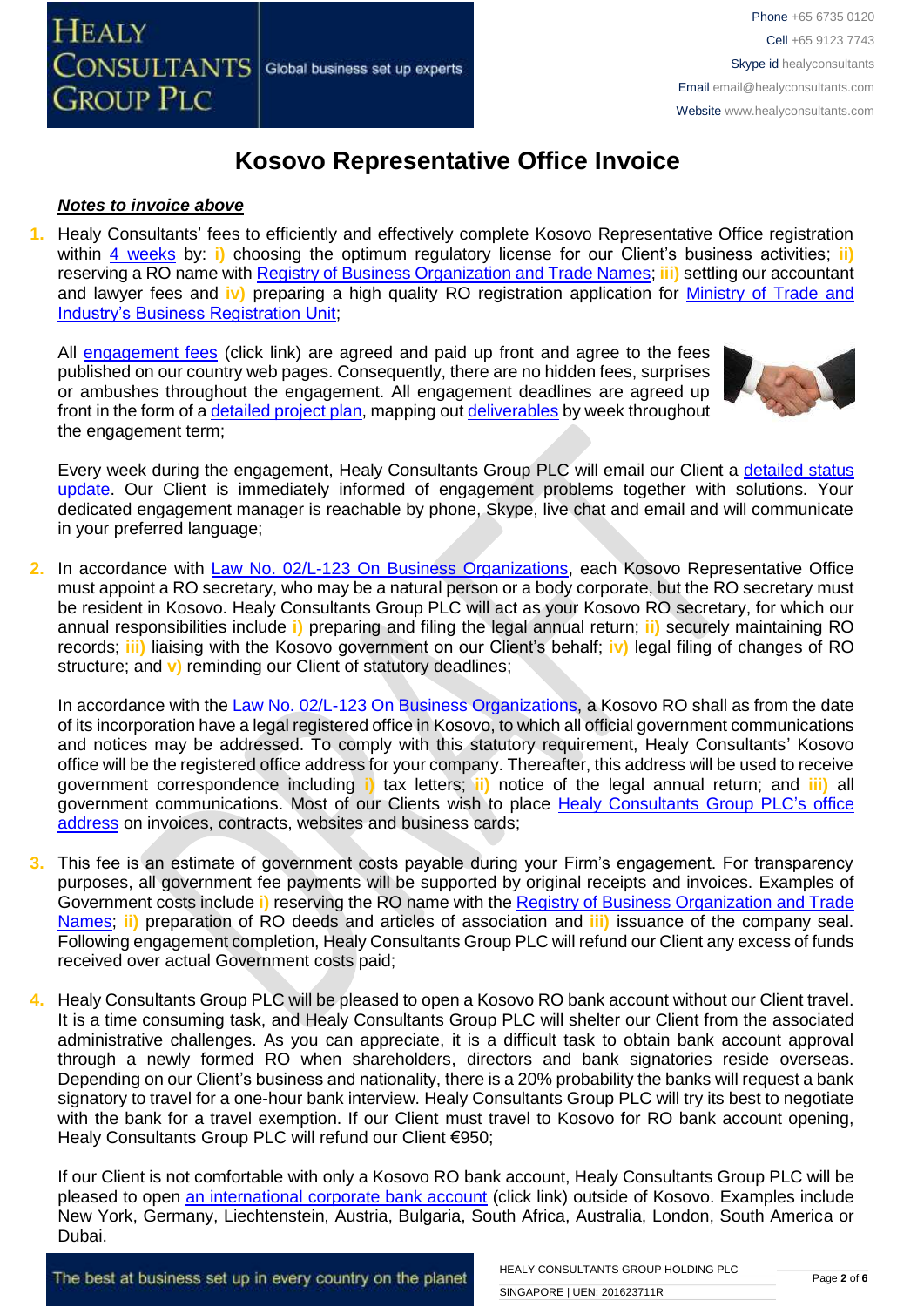**GROUP PLC** 

**HEALY** 

## **Kosovo Representative Office Invoice**

All banks will be top tier banks in these countries with excellent internet banking services. Example of our global banking partners include HSBC, Standard Chartered Bank, Citibank, Barclays, Standard bank, ANZ bank, VTB bank, UBS, Credit Suisse;

Healy Consultants Group PLC will prepare a business plan for the bank to optimize the probability of RO bank account approval. However, the banks enjoy ultimate power of approval of RO bank account applications. Consequently, guaranteed success is outside of Healy Consultants' control. What is inside our control is the preparation and submission of a high-quality bank application that maximizes the likelihood of approval. To date, we enjoy a 100% approval record because of our global banking [relationships](http://www.healyconsultants.com/international-banking/corporate-accounts/) and determination;







Global banks continue to tighten RO bank account opening procedures, their internal compliance departments completing more thorough due diligence of Clients. Consequently, our Clients should expect the bank account approval period to take up at least 4 weeks. Furthermore, global banks now require evidence of proof of business in the country where the RO bank account will be, including sales contracts or lease agreement;

- **5.** In accordance with [Law No. 02/L-123 On Business Organizations,](http://www.gazetazyrtare.com/e-gov/index.php?option=com_content&task=view&id=267&Itemid=28) each entity must register for corporate tax and VAT at the  $\overline{Tax}$  Administration of Kosovo if its annual turnover exceeds  $€50,000$ ;
- **6.** For an active trading RO, these [accounting and tax](http://www.healyconsultants.com/kosovo-company-registration/accounting-legal/) fees are an estimate of Healy Consultants Group PLC fees to efficiently and effectively discharge your annual RO accounting and tax obligations. Following receipt of a set of draft accounting numbers from your RO, Healy Consultants Group PLC will more accurately advise accounting and tax fees. For a dormant RO, Healy Consultants Group PLC fees are only €950;
- **7.** All fees quoted in this invoice correspond to fees quoted [on Healy Consultants](http://www.healyconsultants.com/company-registration-fees/) Group PLC's website. Please review this invoice carefully to identify errors. During the rush of the business day, it is possible that Healy Consultants Group PLC inadvertently made fee calculation errors, typing errors or omitted services or omitted historic fee payments from Clients. In the unfortunate event you identify invoice errors, please revert to me directly re the same. I apologize in advance if I or my staff made invoice errors;
- **8.** Assuming our Clients re-engage Healy Consultants Group PLC in year 2, this fee is an estimate of the fees payable next year, 12 months after the date of RO registration;
- **9.** The fees quoted in this invoice are a prediction of the fees required to efficiently and effectively complete this engagement in a timely manner. If during the engagement Healy Consultants Group PLC realizes that the project is more complex than anticipated, requiring a large additional investment of time, my Firm will revert to request additional fees;
- **10.** Engage Healy Consultants Group PLC to [project manage](http://www.healyconsultants.com/project-manage-engagements/) business set up in every country on the planet. We are the best in the [world](http://www.healyconsultants.com/best-in-the-world/) at what we do, timely completing [the A to Z](http://www.healyconsultants.com/a-to-z-of-business-set-up/) of every country engagement;
- 11. In accordance with [Law No. 02/L-123 On Business Organizations,](http://www.gazetazyrtare.com/e-gov/index.php?option=com_content&task=view&id=267&Itemid=28) there is no issued share capital to be deposited to the RO bank account;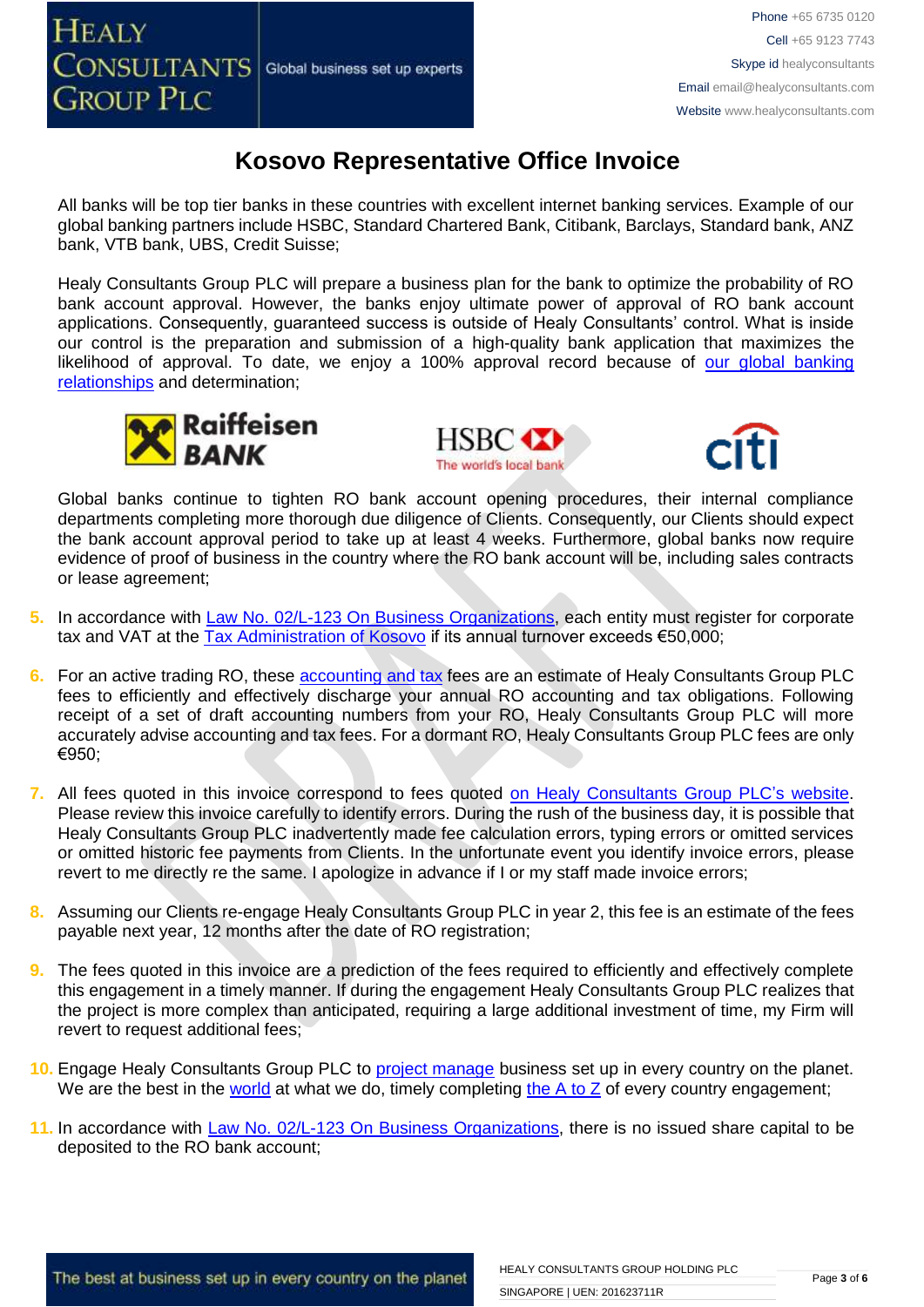**HEALY** CONSULTANTS Global business set up experts **GROUP PLC** 

## **Kosovo Representative Office Invoice**

- **12.** Representative office business activities are limited to **i)** promoting the business of the parent company and **ii)** conducting market research. A Representative office can employ a maximum of 3 employees. The Representative office is free of corporation tax but must register as a tax payer. A Representative office can **i)** lease office premises; **ii)** but cannot issue sales invoice to Clients' nor **iii)** sign local sales. A Representative office cannot import and export goods. The life of the Representative office is unlimited.
- **13.** If our Client and Healy Consultants Group PLC properly plan this engagement, our Clients' will not have to travel during this engagement. Healy Consultants Group PLC will efficiently and effectively and aggressively complete RO registration and RO bank account opening in a timely manner without our Client presence. Instead, our Client will need to **i)** sign and get documents legalized in the embassy in their country of origin and **ii)** courier the originals to Healy Consultants Group PLC office;



- 14. In accordance with the **Law No. 02/L-123 On Business Organizations**, each Kosovo Representative Office must have at least one individual country representative ordinarily resident in Kosovo. If required, Healy Consultants Group PLC will be pleased to provide your firm with a professional nominee representative in Kosovo. Our fee amounts to US\$6,600 per annum;
- **15.** If our Client requires non-resident nominee shareholder and director services [\(click link\),](http://www.healyconsultants.com/corporate-outsourcing-services/nominee-shareholders-directors/) Healy Consultants Group PLC will be pleased to assist. Our fee for professional, passive nominee non-resident corporate shareholder amounts to €2,100 per annum. Our fee to be both non-resident nominee director and shareholder amounts to €6,600 per annum. Being the sole shareholders and sole director of a Client's company exposes Healy Consultants Group PLC to reputation, litigation and financial risk;
- 16. If required, Healy Consultants Group PLC will be pleased to assist your firm secure employee [visa](http://www.healyconsultants.com/support-services/) approvals. Our fee is €4,950 for the first employee, €3,950 for the second employee, €2,950 per employee thereafter. Our employee visa fees includes preparation of a quality visa application and submitting to the correct Government immigration officers. The Government enjoys ultimate power of approval of visa applications. Consequently, guaranteed success is outside of Healy Consultants' control. What is inside our control is the preparation and submission of a high quality immigration visa application that maximizes the likelihood of visa approval;
- **17.** Depending on our Client's business and nationality, the Kosovo Government may require a special regulatory license to carry on your business in the country. Healy Consultants Group PLC will assist our Client secure license approval; there may be additional engagement fees. However, the Government enjoys ultimate power of approval of RO registrations and business licenses;
- **18.** During the engagement, shareholders and directors' documents may need to be translated into the local language; before the Government and Bank approves RO registration and RO bank account opening respectively. Consequently, our Client should budget for possible additional translation and embassy attestation fees. Either our Client or Healy Consultants Group PLC can complete this administrative task;

As always, Healy Consultants Group PLC will negotiate with all third parties to eliminate or reduce additional engagement costs. For transparency purposes, all third-party fee payments will be supported by original receipts and invoices. Examples of possible third-party payments include **i)** embassy fees; **ii)** notary public costs; and **iii)** official translator fees;

**19.** Some of our Clients request Healy Consultants Group PLC to provide temporary shared [office space](http://www.healyconsultants.com/virtual-office/) for 6 months until their preferred business premises is found. If your Firm requires this service, our one-time fee is €950. Monthly rental thereafter is paid directly to the landlord, independently of Healy Consultants;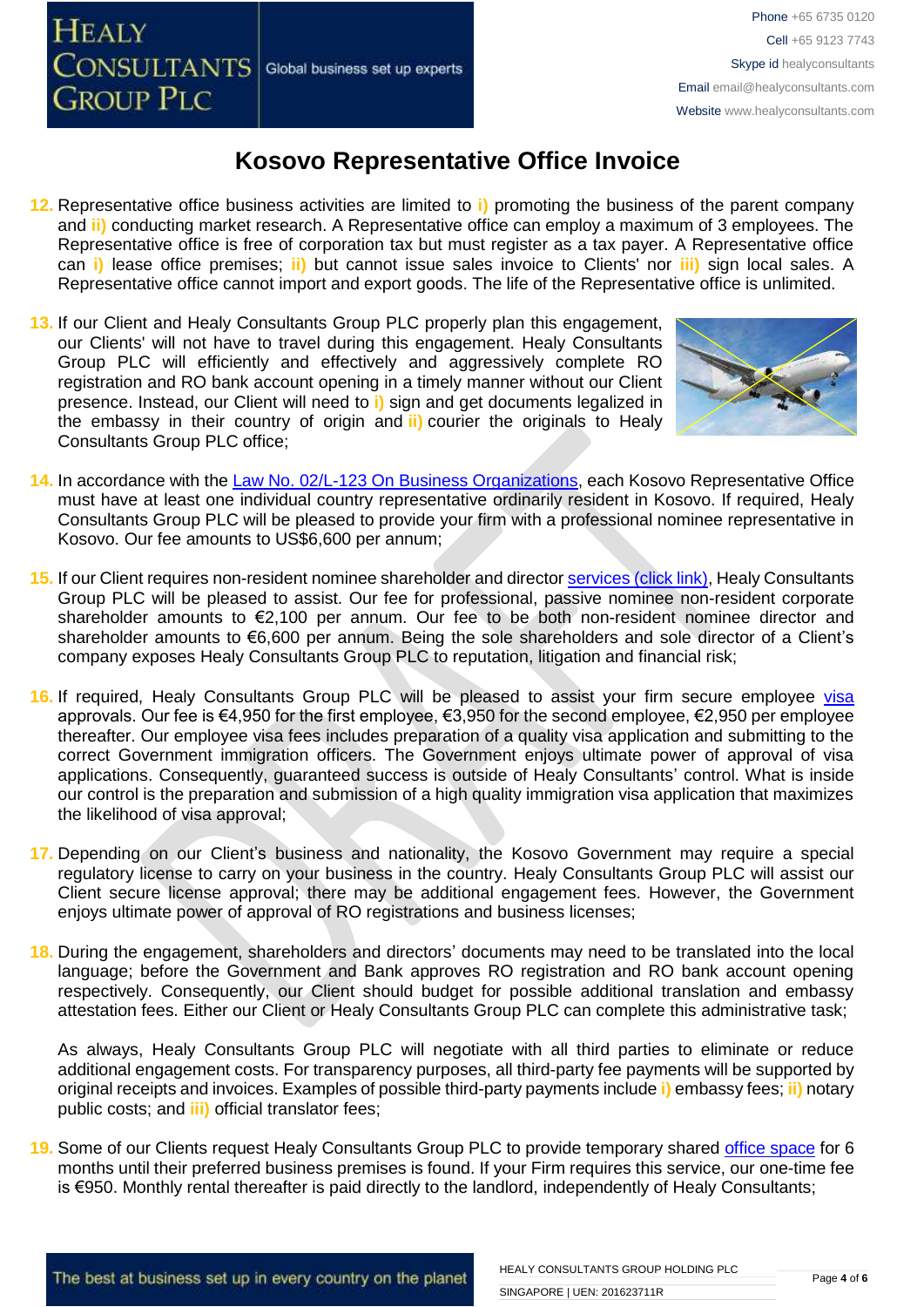CONSULTANTS Global business set up experts

**GROUP PLC** 

**HEALY** 

## **Kosovo Representative Office Invoice**

- **20.** Some of our Clients' require an *immediate country solution*. With this strategy, within a day Healy Consultants Group PLC can supply our Client **i)** an existing dormant company number and **ii)** an already approved Kosovo corporate bank account number and **iii)** a business address. Turnkey solutions are attractive to those entrepreneurs who wish to immediately close a country deal, sign a contract or invoice a customer:
- **21.** Monthly, quarterly and mid-year Government tax obligations include monthly and quarterly payroll reporting, VAT and corporation tax return filing. If you need our help, Healy Consultants Group PLC can complete monthly Government reporting for a monthly fee of €860. Healy Consultants Group PLC monthly support will include **i)** receive in dropbox the monthly invoices from our Client; **ii)** label monthly bank statement transactions; **iii)** preparation and submission of VAT returns; and **iv)** submission of monthly employee payroll reporting;
- **22.** It is important our Clients are aware of their personal and corporate tax obligations in their country of residence and domicile. Let us know if you need Healy Consultants Group PLC help to clarify your local and international annual tax reporting obligations;
- **23.** As stipulated on our [business website](http://www.healyconsultants.com/) and in section 3 of our engagement letter, Healy Consultants Group PLC will only commence the engagement following **i)** settlement of our fees and **ii)** completion and signing of our legal engagement letter;
- **24.** Healy Consultants Group PLC will only incorporate your RO after 75% of [due diligence documentation](http://www.healyconsultants.com/due-diligence/) is received by email. Healy Consultants Group PLC will only open a RO bank account after 100% of the Client's original due diligence documentation is received by courier;
- 25. During the annual renewal engagement with our Client, our in-house Legal and Compliance Department [\(click link\)](http://www.healyconsultants.com/about-us/key-personnel/cai-xin-profile/) reviews the quality and completeness of our Client file. Consequently, Healy Consultants Group PLC may revert to our Client to ask for more up to date [due diligence documentation;](http://www.healyconsultants.com/due-diligence/)
- **26.** To assist our Clients to minimize foreign exchange costs, we offer the payment in SG\$, Euro, Pounds or US\$. Kindly let me know in which currency your Firm prefers to settle our fees and I will send an updated invoice, thank you;
- **27.** Some of our Clients' engage Healy Consultants Group PLC t[o recruit \(click link\)](http://www.healyconsultants.com/corporate-outsourcing-services/how-we-help-our-clients-recruit-quality-employees/) local employees. We have a lot of experience in this area and we are quite skilled at securing quality candidates for our Clients';

The best at business set up in every country on the planet